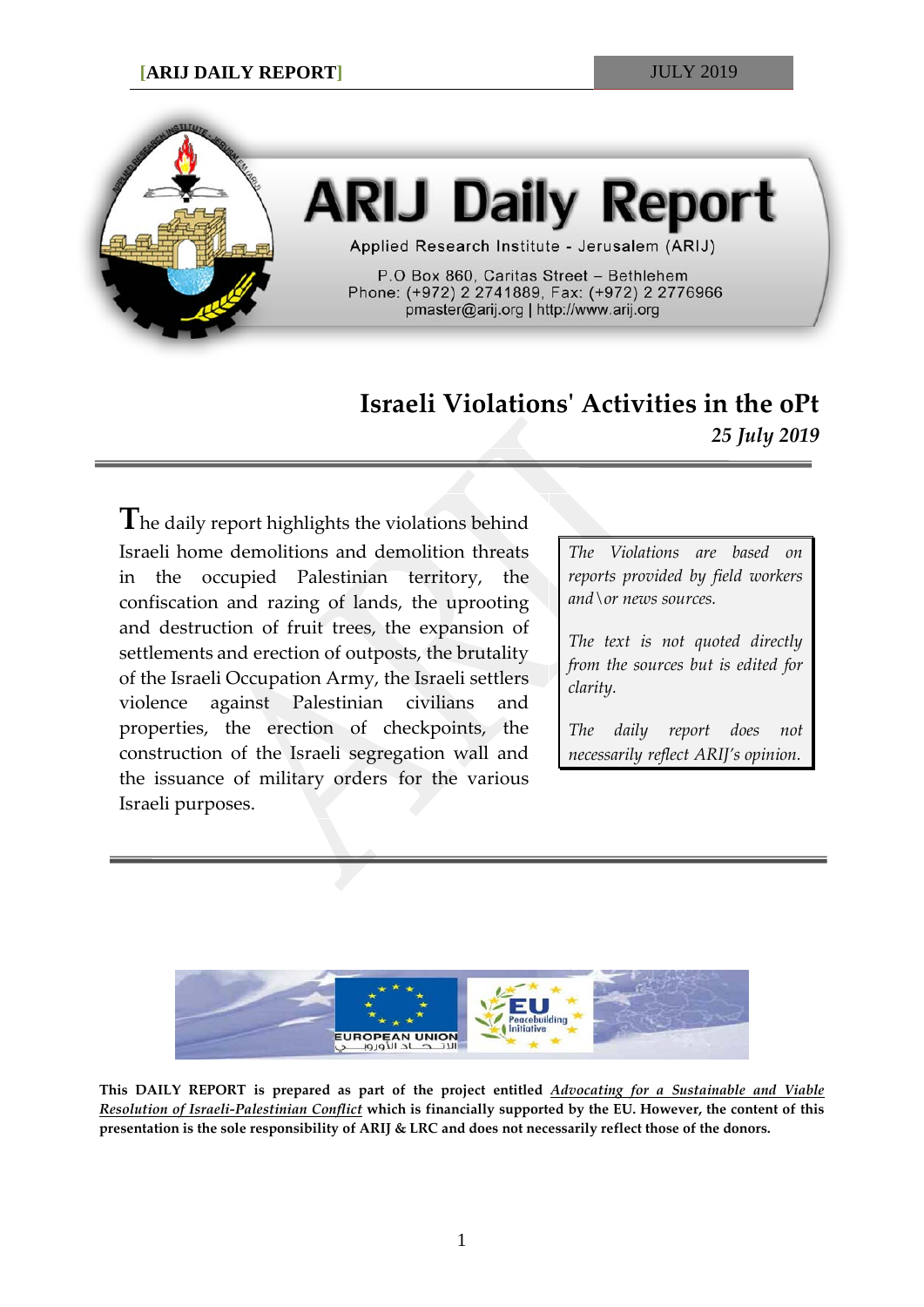## **Brutality of the Israeli Occupation Army**

• The Israeli occupation army (IOA) invaded Jenin refugee camp, and shot a young Palestinian man, identified as Ehab Sharif Abu Bakr, with a gas bomb in his face, causing moderate wounds. dozens of Palestinians suffered the effects of teargas inhalation. (IMEMC 25 July 2019)

## **Israeli Arrests**

- Two days after her release from a the Palestinian Authority (PA) jail, the Israeli intelligence apparatus detained Palestinian teacher Alaa Basheer, after summoning her for interrogation. (IMEMC 25 July 2019)
- The Israeli Occupation Army (IOA) invaded and ransacked many homes in Jenin city, and detained three former political prisoners. The three were identified as Abdul-Rahman Abu Khader, Ghassan Al-Atrash, and Miqdad Ahmad Nawahda. (IMEMC 25 July 2019)
- The Israeli occupation army (IOA) detained a former political prisoner, identified as Yahia Turkman, from his home in Wad Burqin town in Jenin Governorate. (IMEMC 25 July 2019)
- The Israeli occupation army (IOA) detained a former political prisoner identified as Mohammad Awni Obeid, from Anza town in Jenin Governorate. (IMEMC 25 July 2019)
- The Israeli occupation army (IOA) detained a former political prisoner identified as Mohammad Mahmoud Azzam, from Sielet al-Harithiya village in Jenin Governorate. (IMEMC 25 July 2019)
- The Israeli occupation army (IOA) invaded and ransacked homes in the al-'Isawiya town, in occupied Jerusalem, and detained Tha'er Abed Mahmoud, and his sons Mohammad and Abdul-Rahman. (IMEMC 25 July 2019)
- The Israeli occupation army (IOA) invaded and ransacked homes in the al-'Isawiya town, in occupied Jerusalem, and detained four Palestinians from their homes. The detained Palestinians were identified as Adham Sabta, Mohammad Amin Khallaf, Mohammad Abed Atiyya, Nassim Amjad Mohsin. (IMEMC 25 July 2019)
- In Nablus, in northern West Bank, the Israeli Occupation Army (IOA) detained three Palestinians identified as Omar Wadea' Qar'an, 'Atef Abu Thabet and Ahmad Mahmoud Qatrawi. (IMEMC 25 July 2019)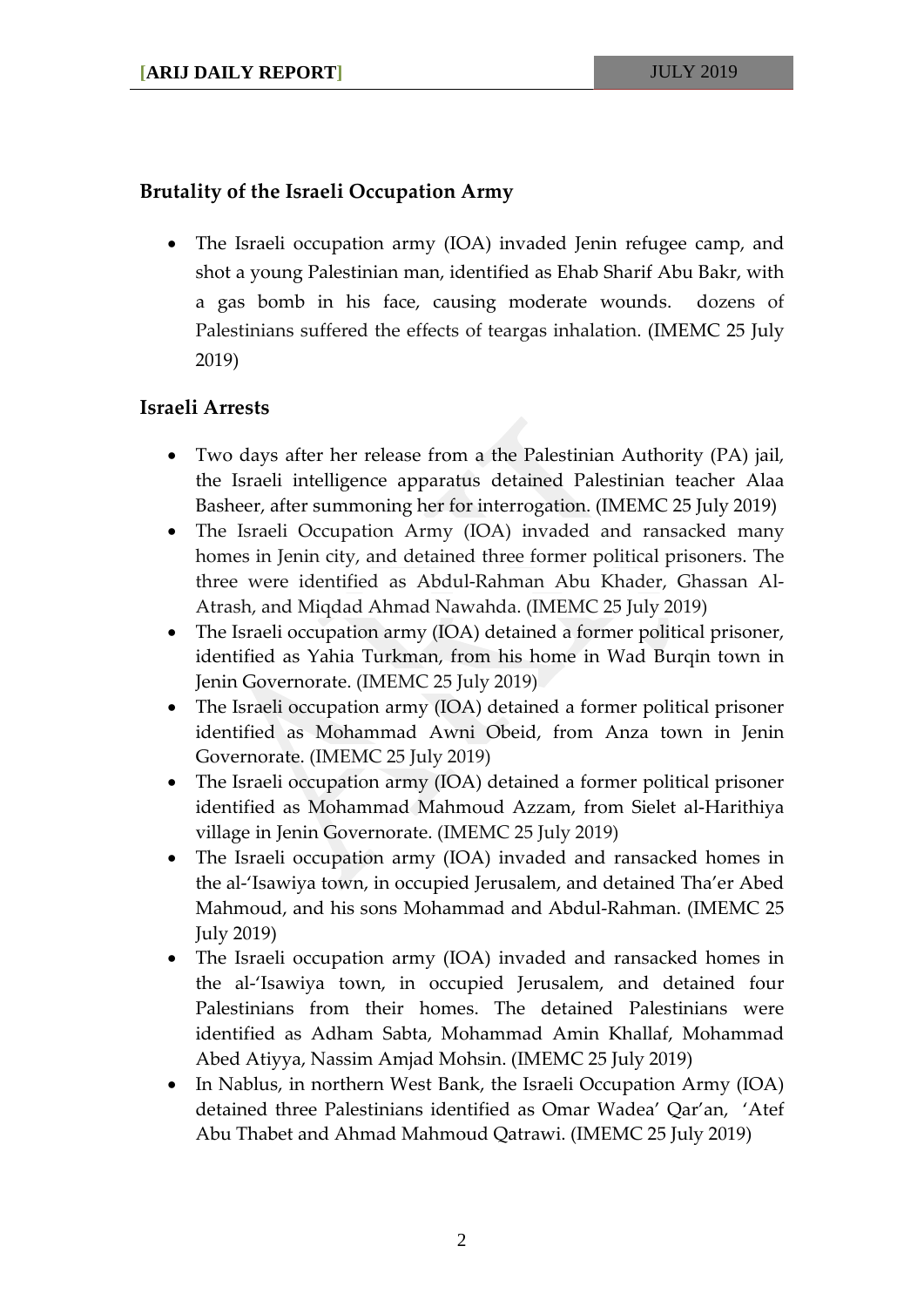- In Qalqilia, in northern West Bank, the Israeli Occupation Army (IOA) detained a former political prisoner, identified as Ekrima Abu Elba. (IMEMC 25 July 2019)
- In Hebron, in southern West Bank, the Israeli Occupation Army (IOA) detained two former political prisoner, identified as former legislator Azzam Salhab and Mohammad Mahmoud Ghneimat. (IMEMC 25 July 2019)

#### **Home Demolition & Demolition threats**

- The Israeli occupation army (IOA), accompanied by military bulldozers, invaded Hares village, west of Salfit, in central West Bank, and demolished a car wash facility and a carpentry workshop, in addition to destroying a 200 square/meter recently constructed concrete foundation, owned by Nadi Hasan Suleimanunder the pretext of being built without proper license documents issued by the Civil Administration office due to their location in Area C of the West Bank, which is under full Israeli control. (IMEMC 25 July 2019)
- The Israeli occupation army (IOA) invaded Khirbet Umm al-Khair in Masafer Yatta, near Hebron in the southern West Bank and destroyed dozens of olive trees, water irrigation systems and four water wells used by Palestinian Bedouin farmers. This comes two weeks after the IOA invaded the same village and destroyed a children's park, nine water wells and uprooted a forest of trees in Umm al-Khair's nature reserve area under the pretext that the area is now an Israeli military training zone. The residents of Umm al-Khair and area villages, who are mainly herders, depend on the water for irrigating their land and for their cattle. The village of Umm al-Khair is located on land that Israeli authorities are attempting to annex into the settlement of Carmel, which was constructed on stolen village land. (IMEMC 25 July 2019)

#### **Other**

• The US blocked an attempt to get the United Nations Security Council to issue a formal statement condemning Israel's demolitions of Palestinian homes Sur Baher neighborhood, southeast of Jerusalem, earlier this week. The draft statement, circulated by Kuwait, Indonesia and South Africa to the 15-member council, expressed "grave concern" and warned that the demolition "undermines the viability of the twostate solution and the prospect for just and lasting peace," as quoted in a Reuters [report.](https://www.reuters.com/article/us-israel-palestinians-un/u-s-blocks-u-n-rebuke-of-israeli-demolition-of-palestinian-homes-diplomats-idUSKCN1UJ2ZW) According to Reuters, diplomats said that the US told its counterparts in the UNSC that it could not support the draft text. A